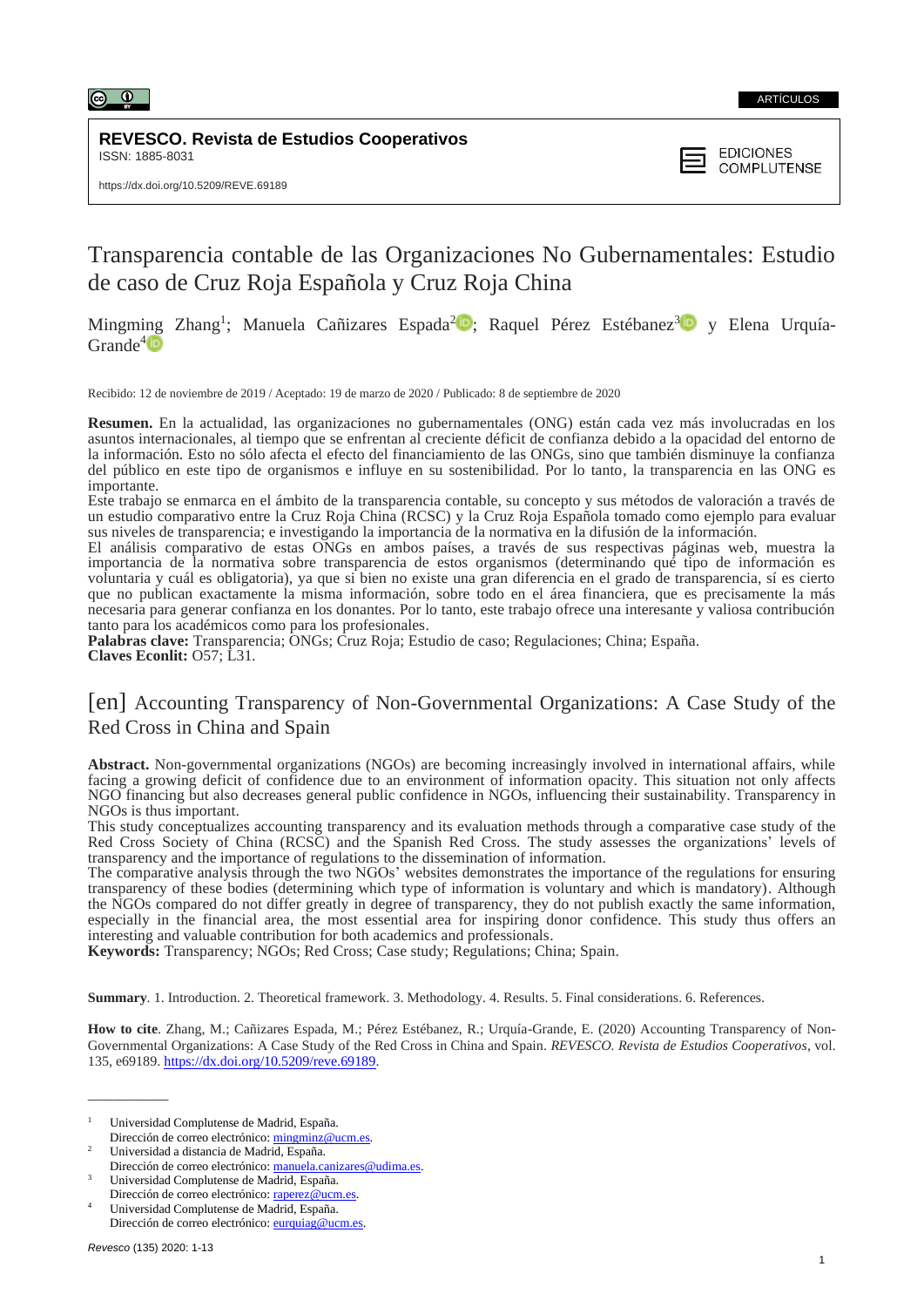## **1. Introduction**

It is well known that non-governmental organizations (NGOs) are neither government-founded nor for-profit organizations. They usually serve the public welfare and obtain their financing from the governments of the countries with which they collaborate. NGOs are becoming increasingly involved in international affairs, and their constantly increasing role and influence within and outside the United Nations is recognized in various fields. However, NGOs currently face a serious problem: a growing confidence deficit among interest groups due to scandals that damage NGOs' public image (Gugerty and Prakash, 2010). For example, the Red Cross Society of China (RCSC) suffered a crisis of confidence in China in 2011. Its financial failure was published in the media, causing great confusion around its internal management and ineffective supervision. The scandal generated great distrust among people, leading to a drastic fall in donations. According to China's charitable donation report 2011, the RCSC system at all levels received social donations of approximately 2.867 million yuan. This figure represented 3.4% of total donations in China, a decrease of 59.39% over the previous year. In the wake of this event, public focus on information transparency in charitable organizations increased, and the Charity Law of the People's Republic of China was enacted to regulate various aspects of charitable organizations, including information disclosure and supervision.

The RCSC's experience and other similar crises in NGOs show that transparency is fundamental. Opacity of information hinders fundraising due to insufficient trust in NGOs, making promotion of a culture of transparency a tool for optimizing resources. The environment of information opacity could prevent some NGOs from performing adequate management, leading to financial deficits that can destroy them. Opacity not only affects NGO financing but also decreases general public confidence in these organizations, jeopardizing their sustainability. Transparency is thus crucial in NGOs.

According to Ahmed and Hopper (2014), the exponential increase in funding of NGOs relative to the services they provide has intensified interest among both national and foreign donors in greater transparency to demonstrate effective and honest use of their contributions. These authors argue that greater transparency would improve NGOs' future performance and ensure that future donations were used properly.

Given the importance of this topic, the goal of this case study is twofold: firstly, to study the type of transparency that a major NGO—the Red Cross—has developed on its webpage by comparing the differences between RCSC and the Red Cross in Spain (RC); and secondly, to compare the differences between the information published on the RCSC's and the RC's web pages. The study presents the concept of accounting transparency, the methods of assessing transparency, the current situation of transparency in NGOs and the regulations concerning transparency. The comparative analysis of an NGO in Spain and China also aims to explore these organizations' experience to understand lessons learnt by both parties. This analysis will help to develop accounting transparency systems with which NGOs can improve both employee confidence and NGO management.

This study has several parts. The first is an introduction, which presents the goal, motivation and research questions. The next section establishes the theoretical framework, including a normative analysis through which accounting transparency is conceptualized and its assessment developed. The third section describes the methodology, analysing transparency in a major NGO (the Red Cross) through comparative analysis of Spain and China. Finally, the study ends with conclusions, contributions and the study's limitations.

## **2. Theoretical framework**

#### **2.1. Accounting transparency: concept and forms of valuation**

According to López Díaz (2014), accounting information provides a faithful representation of the organization's situation through the financial statements, in accordance with what is required by law and accounting. Accounting transparency is thus an important and necessary area of study. Levitt, former president of the United States' Securities and Exchange Commission (SEC), proposed the concept of "accounting transparency" in 1994, indicating that accounting information should be clear and available. On April 11, 1996, the SEC issued a statement establishing standards for high quality of information, based on characteristics such as comparability, transparency and full disclosure. In September 1998, the Basel Committee on Banking Supervision published a document called "Improving Banking Transparency", which defines transparency as the public disclosure of reliable and timely information that allows users of that information to make accurate assessment of the banks' financial condition and profitability, business activities, risk profile and risk management practices. The document proposes that the characteristics of transparency include the understanding of information, relevance and timeliness, reliability, comparability and materiality. No consensus has been reached, however, on the definition of accounting transparency. This literature review therefore refers to aspects of quality of information, dissemination of information and voluntary disclosure.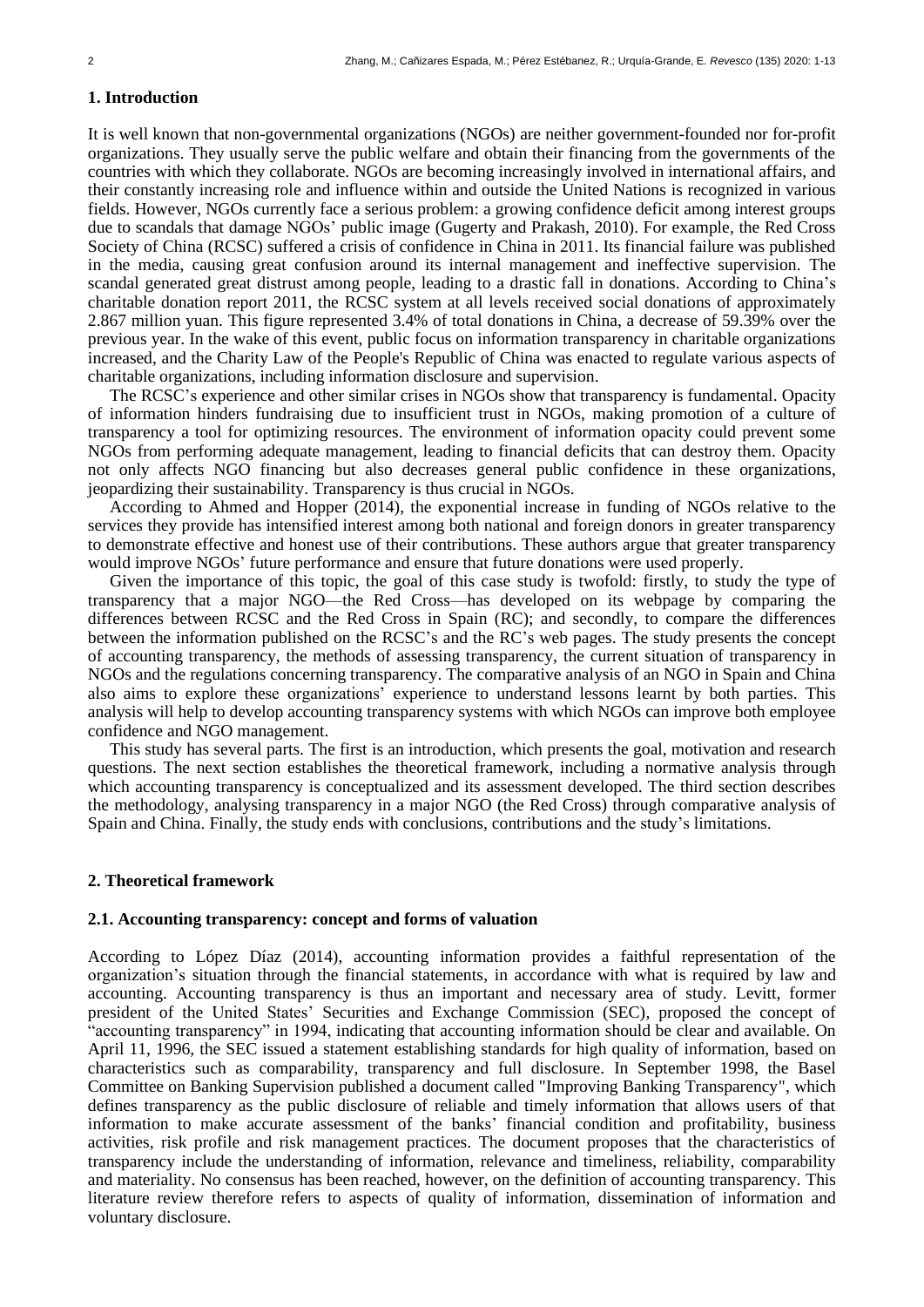In investigating the relationship between information transparency and government in 34 emerging market economies in Asia and 21 OECD countries, Chan-Lee and Ahn (2001) concluded that the institution and the culture of government were the main factors determining quality of information disclosure. According to Nurunnabi et al. (2011), transparency includes disclosure of information but is not limited to disclosure. Transparency also includes adequate disclosure, clarity of the audit process and clarity of the principles in the disclosed information. In its current stage, financial accounting is the product of corporate accounting and external information systems that measure and disseminate quantitative data and qualitative information on the financial position and performance of companies. The balance sheets, income statements and cash flow statements, together with the accounting documents, form the basis of the company-specific information available to investors and regulators. Perramon (2013) presents the origin and evolution of transparency in three parts: governments, public administrations and companies. For Perramon, transparency provides a faithful image of an economic entity and can support decision-making. The transparency trend is also the result of pressure from citizens and improved legislation, as complete information has a positive influence on interest groups. Any discussion of accounting transparency must also discuss valuation. The many methods of accounting transparency valuation currently in existence can be divided into 3 main types. The first are valuation indices issued by relevant organizations, such as transparency measures (e.g., transparency and disclosure ratings published by Standard & Poor's and the level of accounting disclosure published in 1995 by the International Center for Financial Analysis and Research (CIFAR)). The second type, voluntary disclosure, is the alternative variable for measuring information transparency. Here, accounting disclosure deals with information outside the scope of the legal system but voluntarily divulged by companies. Normally, the more information disclosed voluntarily, the higher the information transparency. Finally, the third way to evaluate transparency is to use specific indicators that serve to measure the transparency of corporate information, such as the concept of "earning opacity".

It is also important to mention NGO accountability, which involves the organization's behaviour, performance and responsibility. Further, there is a difference between NGOs' short-term accountability, or accounting for resource use and immediate impact, and their strategic accountability (accounting for the NGO's long-term impact on the environment) (Edwards and Hulme, 1995, 1996). Other types of accountability are upward accountability to donors, horizontal accountability to other NPOs and downward accountability to beneficiaries (Liket and Maas, 2015).

Empirical studies have also been performed of corporate social responsibility (Berkowitz et al., 2017; Lauwo et al., 2016; Kolk and Lenfant, 2013), interest groups (Uldam and Hansen, 2017; Camilleri, 2015; Burchell and Cook, 2013) and governance (Sovacool et al., 2016; Van der Ven, 2015; Ko, 2007).

Yet other studies contribute to assessing accounting transparency, such as Bushman et al. (2004), or to corporate anti-corruption disclosure and press freedom at national level (Blanc et al., 2017), participation of NGOs in the legislative process of the European Union (Butler, 2008) and transparency of the World Trade Organization (Marceau and Pedersen, 1999). This study takes into account the effects of different legal and accounting systems when assessing transparency. Kim (2005) established a method for valuation of accounting transparency in the same institutional environment by adopting a composite index of accounting transparency composed by weighting corporate of governance, a management index, a disclosure index, internal controls, an audit index and index of accounting information content.

Further, the website Transparency International is an NGO dedicated to transparency in the international arena. It publishes an annual corruption perception index and establishes affiliate organizations in different countries. The subsidiary website of Transparency International Spain publishes not only international corruption indexes but also transparency indexes for Spain that include accounting transparency indexes of some organizations. China does not have its own Transparency International China website, however, nor do accounting transparency indexes exist for China. Still, Transparency International in China does present the corruption perception index, and its parent website presents information on China. China is thus less transparent than Spain, as shown by China's lower ranking in the corruption perception index than Spain.

## **2.2. The case of non-governmental organizations: concept and methods of valuation**

Transparency is especially important for strengthening trust in NGOs and improving their image because it has a direct relationship with their funding. Transparency emerges as a standard-bearer for responsible, clear and legitimate disclosure of the information demanded by stakeholders. Hooper et al. (2008) argue that the preparation of financial information is essential to NGOs' transparency.

For Medina (2009), NGOs' transparency aims at different interest groups: a) external, directed at donors, partners and beneficiaries; b) internal, oriented to its hired and volunteer workers; and c) horizontal, to strengthen alliances and relationships with NGOs and official organizations.

The topic of accounting transparency of NGOs evokes asymmetry of information. A study by Burger and Owens (2010) identifies a relationship of information asymmetry between NGOs and their interest groups. Information asymmetry can make it difficult to observe potential problems and accountability for NGOs. For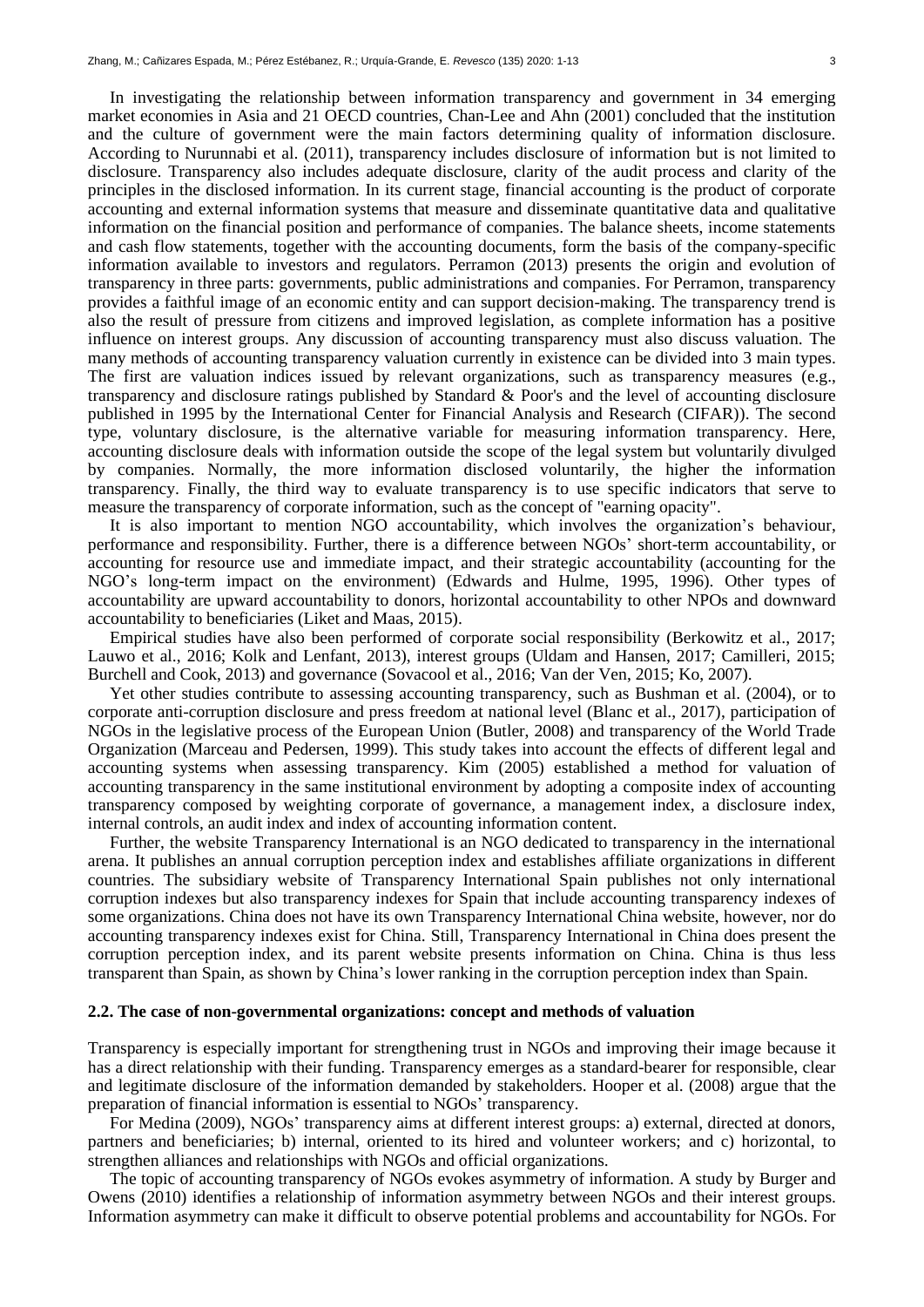Lister (2003), the strength of NGO legitimacy depends on NGOs' rendering of accounts. Based on the options of two previous authors, Caba-Pérez et al. (2011) conclude that accountability can serve as a sign by which to distinguish more transparent NGOs. In addition, del Castillo (2003) believes that the notion of transparency can be understood as an activity within the general system of accountability and assumes the action of publishing organizations' information, while understanding the term transparency also to involve issues of ethics, clarity, public morals, honesty, exposure and information, among other issues. If transparency is not guaranteed or if no norms and mechanisms exist to require total and clear rendering of public accounts, there is a risk of corruption. The term transparency is thus both directly and indirectly related to the concept of corruption, and the term transparency in NGOs implies accountability that grants the entity legitimacy to self-govern and protects it from corrupt behaviour.

Caba et al. (2011a) mention the importance of preparing information in transparency as essential for both decision-making and the information needs of its main interest groups. They also present Spanish NGOs as a model. Spanish NGOs prepare financial information, such as the balance sheet and profit and loss accounts, due to regulations. Research includes many terms describing aspects of NGO transparency (Deighton-Smith, 2004; Delimatsis, 2014; Tadele et al., 2018; Jedrzejka, 2017), accountability (Pielke, 2013) and corruption (Vian et al., 2012; Gebel, 2012) at the corporate, industrial, national and international levels. The documents in this cluster usually discuss problems (Vadlamannati and Cooray, 2016), current traits and future trends or prospects for future development (Vian et al., 2012; Deighton-Smith, 2004).

With the development of technology, the website has been a fundamental information dissemination tool, as shown by Bonsón-Ponte et al. (2006). It serves as a link between interest groups and NGOs (Oehler 2000) due to the effectiveness of the Internet, with its low cost, availability and accessibility. In this context, the Internet gives NGOs the opportunity to disseminate transparent information and encourages the different functions of transparency (Ozcelik, 2008). Gálvez et al. (2012) analysed the online transparency of Spanish NGOs. Their study shows that the size of the organization, its public financing and seniority of the organization are the significant factors in the NGOs transparency achieved through the information disseminated through the website. However, Spanish NGOs do not use the Internet much to disseminate information. They do not want to show their management of funds on Internet. The authors believe that the government and NGOs should encourage greater use of the website to access and disseminate information. Other interesting research treats other aspects of transparency, such as legislation, supervision, the way in which information is disclosed and the method of assessing transparency.

Jayasinghe (2011) discusses causes of distrust and proposes a series of solutions to address the problem of decreasing trust in humanitarian agencies due to factors such as lack of an agreed mechanism to guarantee accountability. The study argues a need for improved access to NGO information, a global registry for NGOs and an official website with supervision for arbitration. Jayasinghe also affirms the need to develop a model of legal instruments, participation rules and a procedure for interactions between NGOs and host countries.

Accountability is an important way of supervising NGOs. Studying the cause-effect relationship between the accountability agenda and improvement in donor confidence, Keating and Thrandardottir (2017) concluded that the defenders of the accountability agenda are working implicitly with a rational model of trust but that this model does not reflect important social characteristics of trust between donors and NGOs. A mismatch thus emerges between the accountability agenda and what is needed to establish trust in NGOs. Ossewaarde et al. (2008) analyse the dynamics of international NGO legitimacy, taking humanitarian intervention after the tsunami (2004/2005) as an example. Exploring the systemic role of corruption and its relation to low human development, O'Higgins (2006) identifies NGO watchmen with Transparency International's data.

Using a pathway towards the culture of transparency prepared by Vidal and Grabulosa (2007), Bastos and de Andrade (nd) propose a model for measuring the level of accountability of non-profit entities (ESFLs) on the Internet. The model has in three parts: information related to transparency and accountability of a financial nature, information related to other issues and information related to the website itself. Accountability is evaluated through point values, allowing organizations to post their transparency score, or level of transparency, on the Internet. Although this model is widely applied to ESFLs, it is generally a good model for measuring the level of transparency and accountability through Internet.

Gálvez et al. (2009) analyse how visible the transparency of Spanish NGOs is on Internet. The authors create a questionnaire based on the Principles of Transparency in the Loyalty Foundation and adopt the dichotomous classification to perform the analysis. The questionnaire has three parts: organizational transparency, transparency about activities and economic transparency. This study's drawback is that it is limited to Spanish NGOs.

Lage (2014) proposed a general model for information transparency of non-profit entities, which normally include NGOs. This model contains communication, economic, management, organizationmanagement and personnel indicators. The model does not focus, however, on accounting transparency or on NGOs.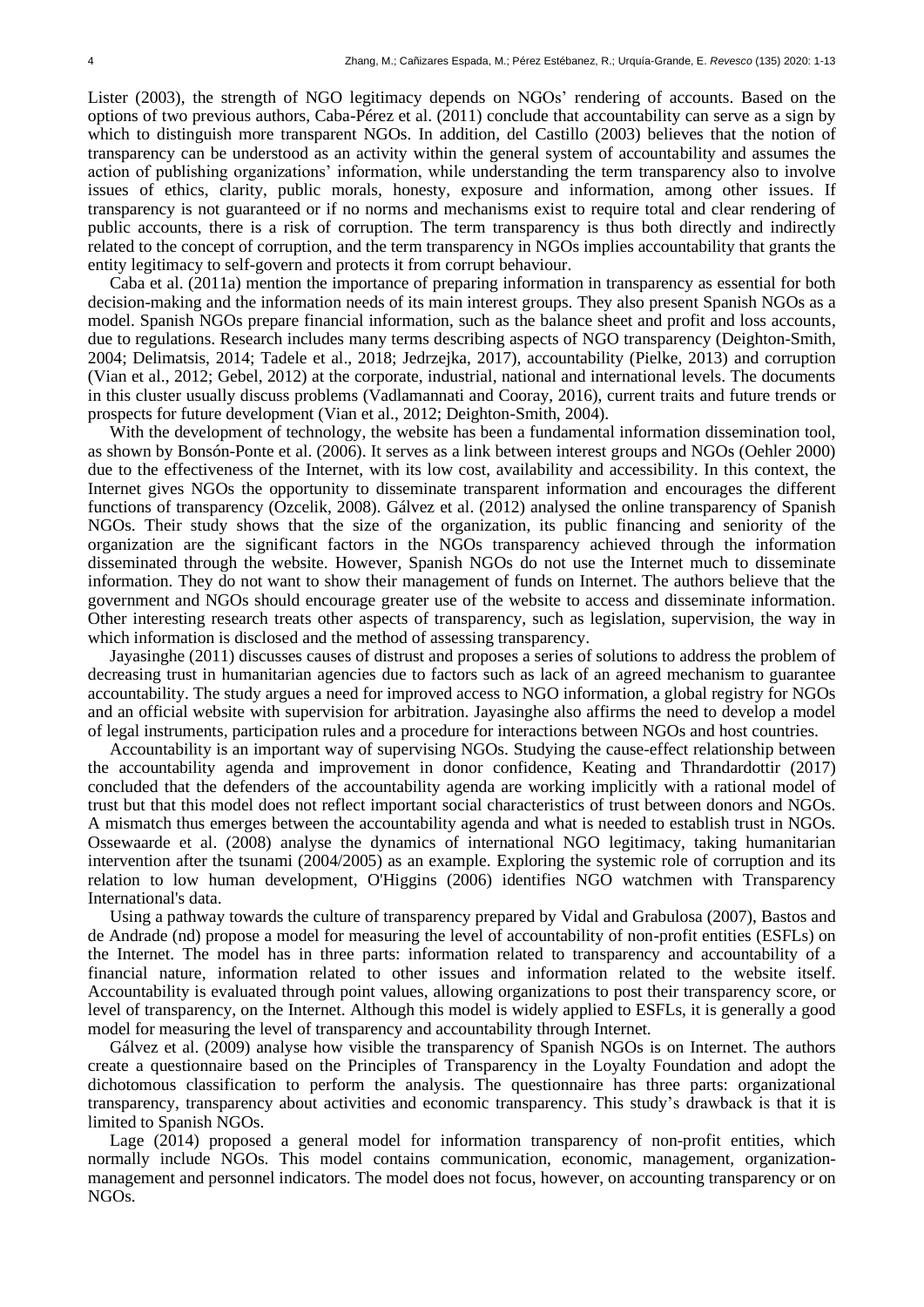Finally, Nazuk and Shabbir (2018) offered a new index of online disclosure for NGOs in low-to-middleincome countries, based on the Dumont index. They use a real case in Pakistan to demonstrate actual application of the new index. Their research demonstrates that it is an adequate tool for NGOs and discovers that NGO's with branches have a higher degree of disclosure than do NGOs with unique offices. International NGOs have the highest degree of disclosure, higher than that of local NGOs. This index is limited to the information disclosed by websites. It measures contents beyond economic information, however. As an index composed of many aspects, it is not a specific index for accounting transparency.

#### **2.3. Accounting transparency and regulation**

While accounting transparency valuation of the NGOs is very important, we must also examine legislation, as laws play a fundamental role in the accounting transparency of NGOs.

Spanish legislation does not include any transparency law that could ensure accountability (Caba et al., 2011b). However, several laws regulating public disclosure of information by NGOs, such as the ICAC Resolution of 26/3/2013, have replaced the derogated Royal Decree 776/1998 outlining the law for adapting the General Accounting Plan to non-profit entities: Law 19/2013 of Transparency, the 2002 Law of Foundations, and the 2002 General Accounting Standards and Public Limited Companies Act.

Two years later, Law 19/2013, on transparency, access to public information and good governance was published, providing more evidence for the transparency of NGOs. Under this law, NGOs must report under the regulations governing either:

- 1. Political parties, trade union organizations and business organizations, or
- 2. Private entities (both associations and foundations) that receive public subsidies or grants of at least  $\epsilon$ 100,000 in a year or 40% of whose annual income (with a minimum of  $\epsilon$  5,000) is aid or public subsidy.

Article 8 of the Transparency Law presents the aspects of economic, budgetary and statistical information. It stipulates that the subjects to whom this law applies must publish at least the administrative management information with economic or budgetary implications established for contracts with the Public Administration, agreements with the Public Administration, subsidies and public subsidies, budgets and annual accounts, audits and audit reports, and the annual remuneration of senior officials and director. According to Article 28, not complying with the regulations for publication or provision of information established in the budgetary and economic-financial regulations constitutes a very serious infraction. Further, Article 30 establishes sanctions for any infringement of the regulations in Article 28. Although the Spanish laws are not perfect and do not cover all NGOs in Spain, we see the country's efforts to enforce transparency. China, in contrast, has established some rules but no specific law for accounting transparency of NGOs.

The Charity Law of the People's Republic of China applies to natural persons, legal persons and other organizations that perform charitable and related activities. Articles 72 and 73 state that charities should disclose their annual work report and financial report to the public each year. Charitable organizations with public credentials to raise funds should provide audited financial reports and ensure timely disclosure of details about public funds and the operation of charitable projects.

Article 36 states that foundations and representative offices of foreign foundations must submit their annual reports to the registration authorities in order to pass the annual inspection. These annual reports should items such as include a financial or accounting report, a report audited by a Chartered Public Accountant (CPA), the record of fundraising activities held, acceptance of donations and the provision of assistance.

In addition, Articles 21, 22 and 23 of the Law of the People's Republic of China on the Red Cross Society also stipulates in that RCSC must immediately and actively inform donors of its administrative situation and use of their donated assets. It should also establish systems of financial administration, internal control, audit disclosure supervision and inspection; and establish a system for disseminating information, standardize dissemination of information and announce in a timely way the entry and use of funds and materials donated by the public. In addition, the RCSC should develop a unified information platform and accept social supervision. If the RCSC chooses not to give feedback to donors, not to issue donation invoices, not to have its income and use of donated funds and materials audited, or not to disclose information as required by law, the government performs the audit and the civil affairs departments order the NGO to correct the situation. Serious failure to comply leads to disciplinary sanction of the persons directly responsible. If these persons cause damage, they will be civilly liable. If the infractions constitute a crime, the liability is criminal.

Although these laws compel NGOs to disclose some information, they are ultimately designed to regulate foundations or charitable organizations. There is no general regulation for NGOs.

The foregoing regulations in both countries oblige NGOs to publish their financial information. Whereas Spanish law regulates NGO accounting in greater detailed than does Chinese law, Chinese regulations pay more attention to disclosure of information and less to the content of the accounting information.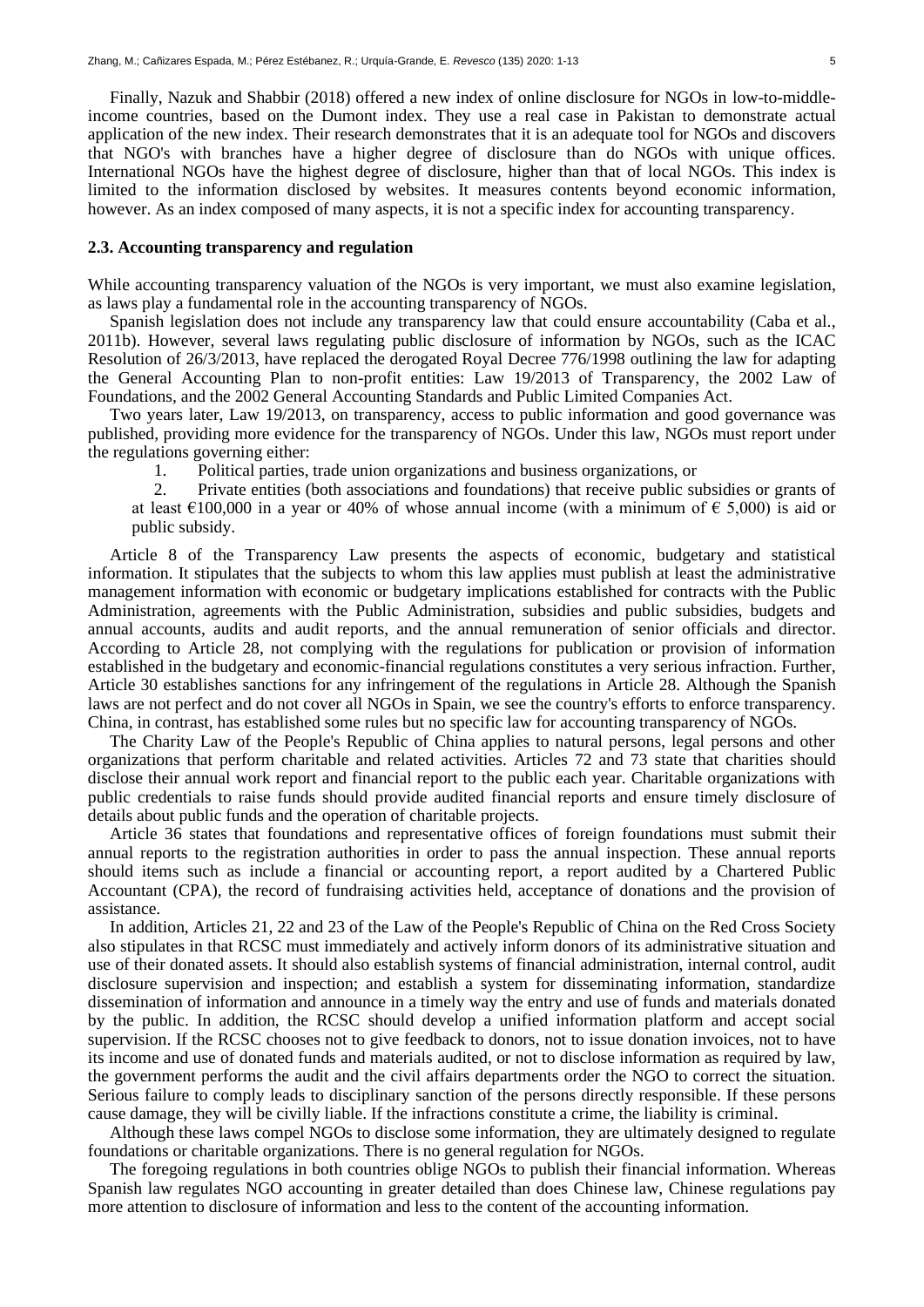Informally, it is worth noting that NGOs' intermediate between the market and governments reflects their effort to mobilize private initiative for the common good (Salamon, 2003, 2013), while operating as financially independent entities in a market economy (Frumkin, 2002). Since their final strategic goal is fulfilment of a social mission and creation of public value (Moore, 2000), NPOs' performance must be evaluated in terms of the objectives and goals of the mission established by the organization (Ebrahim, 2003, 2010). The tension between pursuing a social mission and meeting the demands of a market economy is a common concern for NGOs around the world, and it influences the organization's effectiveness and success (Sanders, 2015).

The transparency of NGOs and NPOs thus becomes a tool that guarantees their credibility. This study focuses especially on accounting transparency by answering the following research questions:

*RQ1: What kind of transparency do the RCSC and the RC develop on their web pages, whether mandatory or voluntary?*

*RQ2: What are the differences in the information published by the RCSC and the RC on their web pages in China and Spain?*

## **3. Methodology**

This comparative analysis uses the information that the RC and the RCSC publish on their respective web pages for its comparative analysis, adopting a descriptive and statistical method. It takes the RC and the RCSC as examples because the Red Cross is a famous organization widely distributed in multiple countries. In addition, the RCSC suffered the crisis of confidence in 2011 due to opacity of information, an event that prompted enactment of the Charity Law of the People's Republic of China in 2016. The Red Cross—and specifically its organizations in China and Spain—is thus a good case for which to explore the accounting transparency of NGOs.

The comparative analysis is divided into three parts: mandatory disclosure, voluntary disclosure and level of transparency. First, the regulations of both countries are presented and compliance with law discussed in the two organizations. Next, we compare the regulations in both countries, their mandatory disclosure and the organizations' situations. Second, we attempt to compare what the organizations' disclose voluntarily. Finally, we value the organizations' respective levels of transparency through a self-made questionnaire based on the methods proposed by Bastos and de Andrade (nd) and Gálvez et al. (2009). The method of Bastos and de Andrade (nd) and Gálvez et al. (2009) form the basis of the questionnaire used in this study, as these authors' methods provide a good measure of NGOs' level of transparency and accountability. It is appropriate to measure the accounting transparency of NGOs by Internet because the webpages provide a simple, clear, orderly approach.

Using Bastos and de Andrade's (nd) model, the authors designed a questionnaire to measure the level of accountability of non-profit entities (ESFL) on the Internet. We do so by outlining a path towards the culture of transparency based on the Principles of Transparency in the Loyalty Foundation and adopting dichotomous classification for the analysis. The questionnaire had three parts—organizational transparency, transparency about activities and economic transparency. The Bastos and de Andrade model is divided into three parts: information related to transparency and accountability of a financial nature, information related to other aspects and information related to the website itself. The model is evaluated through the point values on the questionnaire, enabling assessment of the NGOs' level of transparency on Internet through the score obtained. Although this model is widely applied to ESFLs, it is generally a good model for measuring level of transparency and accountability on Internet. However, this study is limited to Spanish NGOs.

The questionnaire has three sections: financial information, information on other aspects and information related to the web page (see Table 1). The full 21 questions cover mandatory and voluntary, financial and non-financial disclosure information. As the limit between mandatory and voluntary disclosure is different for each organization, the sections differentiate between financial and non-financial information. In addition, the questions are organized horizontally and vertically. In evaluating the two organizations, the questions move from financial information to non-financial information, and attend not only to accessibility of information but also to information during the last three years. The responses use a dummy variable assigned a value of "1" if the NGO has the information on its website and "0" otherwise. The organization that obtains the highest rating sum has the greatest transparency. This procedure enables comparative analysis of the RCSC and the RC.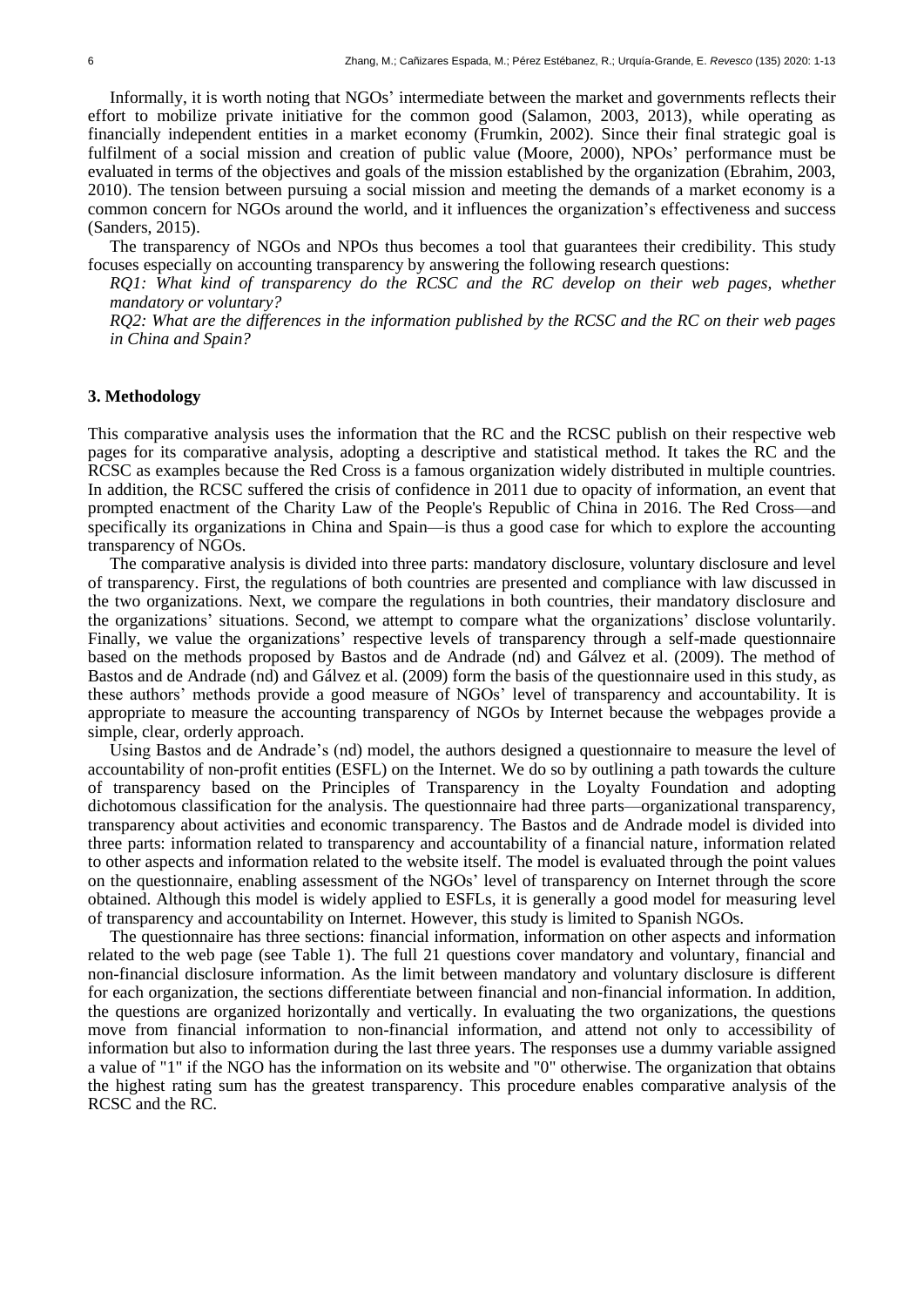Table. 1. Questionnaire

**PART 1. Financial information**

1. Is the audit report disclosed on the web?

2. Is the audit report for the last three years disclosed on the web?

3. Are the balance sheet and its complementary information disclosed on the web?

4. Are the balance sheet and its complementary information for the last three years public on the web?

5. Are the income statement and its complementary information public on the web?

6. Are the income statement and its complementary information for the last three years public on the we<sub>b</sub>?

7. Is the annual budget for the following year with the corresponding explanatory memorandum public on the web?

8. Is the settlement of the income and expenditure budget for the previous year public on the web?

9. Are the list and the value of the agreements and projects public on the web?

10. Is the destination of funds broken down by project and the organization's line of activity public on the web?

11. Does the web provide information about the donation amounts of donors?

12. Is there information on the web about the fate of the donations, broken down by donor?

## **PART 2. Information on other aspects**

13. Is the social memorandum of activities public on the web?

14. Is the social memorandum of activities in the last three years public on the web?

15. Do you disclose your transparency policy on the web?

16. Is information about volunteers public on the web?

**PART 3**. **Information on the web page**

17. Does the web have a specific icon where all financial information is grouped together?

18. Is it possible to download the files (annual accounts, memorandum, audit, etc.)?

19. Does the website have an icon for making donations online?

20. Is the site map provided on the web?

21. Is the website translated into other languages?

Source: the authors, based on Bastos and de Andrade (nd) and Gálvez et al. (2009)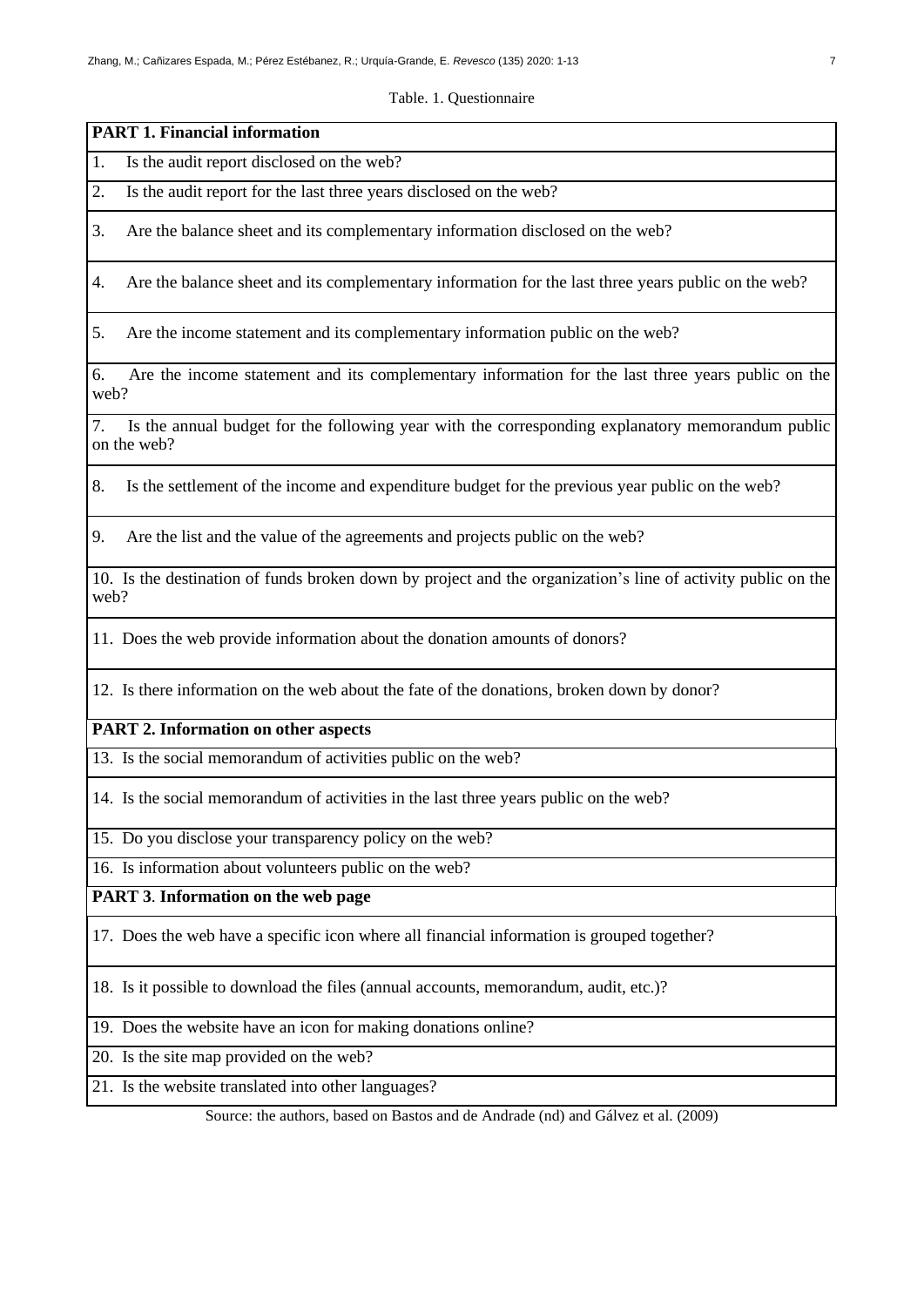## **4. Results**

Firstly, we analysed the legal compliance of both organizations and discussed their situations for mandatory disclosure. As the RC is an association that receives aid or public subsidies of  $\epsilon$ 100,000 a year, it is subject to Article 8, which includes contracts with the Public Administration, as well as the object, duration, amount of bidding and adjudication, procedure, modifications, extensions, assignments and changes of subject thereof. Article 8 also requires inclusion of agreements with the Public Administration, subsidies and public subsidies, budgets with a description of the main budget items and execution status, the annual accounts and audits and audit reports, and the annual remuneration of senior officials and the director.

On the RC website, full audit reports and annual reports are always available, including:

- 1. A specific icon to read and download the tenders won, although the agreements or contracts are not posted on the website.
- 2. The subsidies and public aid, with the amounts but without beneficiaries or object.
- 3. The budgets with the amounts, beneficiaries and corresponding activities, but no detailed presentation of the projects.
- 4. The annual accounts and audit reports.
- 5. The annual salaries of senior officials.

Agreeing to Article 19 enables the RCSC to carry out fundraising activities. Its fundraising activities must comply with all relevant regulations of the law, which applies to natural persons, legal persons and other organizations that perform charitable activities. At this time, Articles 72 and 73 require the NGO to disclose its annual work report and financial report to the public each year. Charities with public credentials to raise funds should provide audited financial reports, ensuring timely disclosure of details about public funds and the implementation of charitable projects. In fact, the regulations related for disclosure of information about the RCSC do not have a managerial standard. For example, the law of the People's Republic of China imposed on the Red Cross Society requires the RCSC to inform donors immediately and actively. Moreover, only donors who have donated more than 100,000 yuan are accredited to check the flow of donations on the RCSC website. Donors with donations below 100,000 yuan cannot consult this information. The information disclosed, use of funds and materials donated to the public, and acceptance of social supervision are announced in a timely fashion on a unified information platform in the RCSC's audit reports on income and use of donated funds. It should be noted, however, that the audit reports are incomplete. The RCSC began to present its audit reports on the website in 2011. Prior to 2016, the audit reports were scanned and presented financial income and expense reports that included accepted donations, membership fees, furniture and real estate. The website did not present the financial statements.

If we compare the regulations for the Red Cross's dissemination of information, we see that the Spanish regulations are more specific and regulate the details that must be disclosed. The Chinese regulations, in contrast, do not have the definitive content in the information disclosure. Although the regulations involve the basic objectives and content of the information disclosure, most are regulations of general principles that lack specific discussions and detailed regulations.

In the second part of the analysis, we try to analyse both organizations' voluntary disclosure on Internet that is, the information these organizations publish voluntarily, not that required by law.

With the exception of the obligatory disclosure information presented in the previous section, RC participants and volunteers publish the activities and projects, the countries where the activities and projects are carried out, the situation of health centres and points of assistance, the dissemination of principles and values, and fundraising, among other information. All of the above-mentioned information can be found in the annual reports. Although it only presents a brief introduction of the execution status, this information contains many items. The RC also provides information on the volunteer channel, the channel for members and donations.

The RCSC's voluntary disclosure information covers budgets for the following year, liquidation of income and the previous year's expenses, advertisements for selection of people to hold some jobs, announcements of personnel recruitment for some projects, annual reports on performance evaluation of the Lottery Public Welfare project, the performance evaluation report of pilot project of financial allocation, introduction of activities and major projects (without details), introduction of voluntary services, the volunteer channel, the channel for partners, and finally the donation channel.

Comparison of the two organizations' voluntary disclosure information shows that the information disclosed by RC is non-financial, while a significant proportion of the information disclosed by the RCSC is financial. The RC's mandatory disclosure information is more complete than the mandatory disclosure information published by the RCSC.

The final part of this analysis assesses levels of transparency through the questionnaire designed based on the methods of Bastos and de Andrade (nd) and Gálvez et al. (2009) (see Table 2).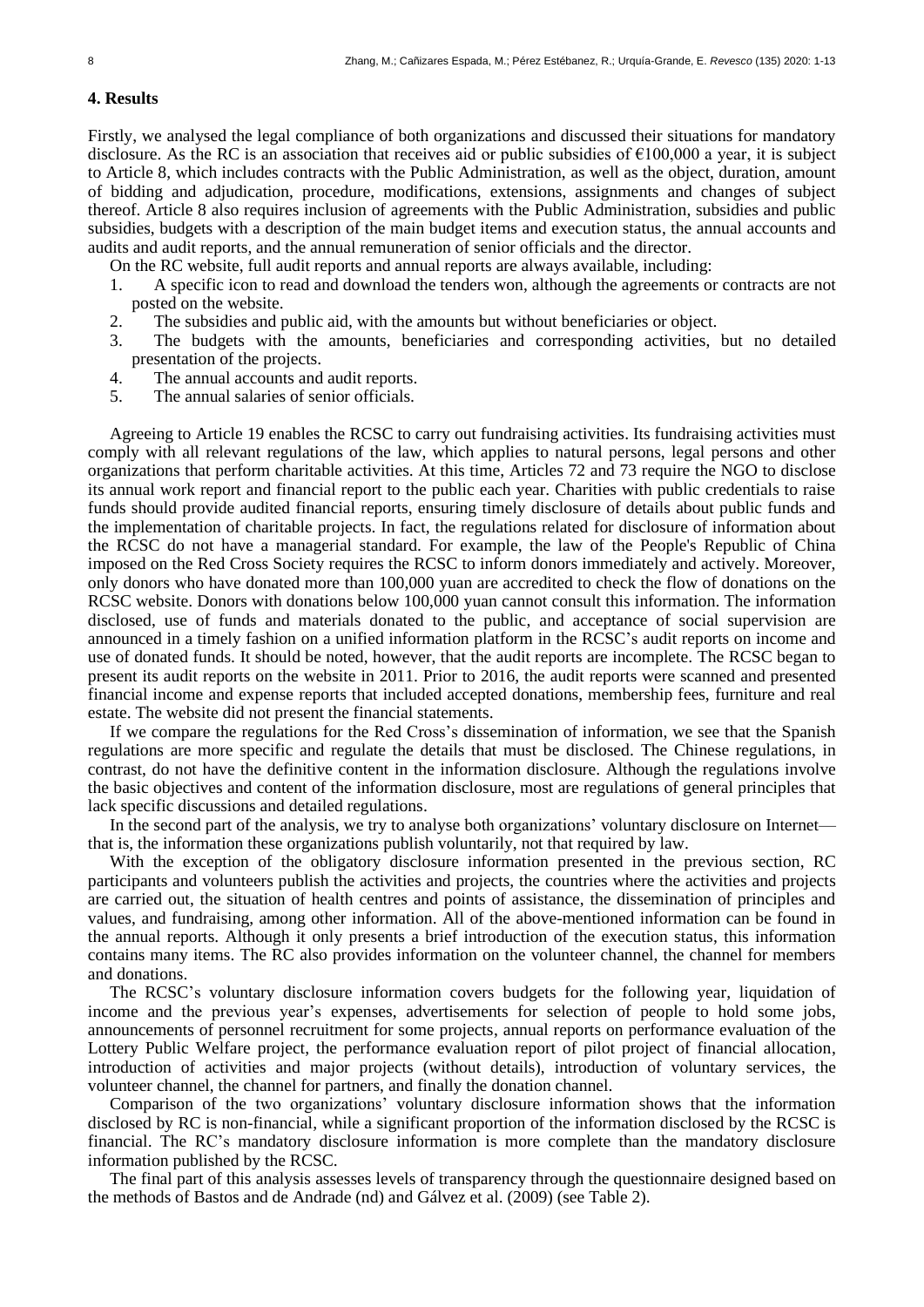### Table. 2. Results of the comparison between the Spanish and Chinese NGOs

| <b>Indicators</b>                                                                                                          | <b>Spain</b>     | China            |
|----------------------------------------------------------------------------------------------------------------------------|------------------|------------------|
| <b>PART 1. Financial information</b>                                                                                       |                  |                  |
| Is the audit report public on the web?<br>1.                                                                               | 1                | 1                |
| 2.<br>Is the audit report for the last three years public on the web?                                                      | $\overline{0}$   | 1                |
| 3.<br>Are the balance sheet and its complementary information public on the web?                                           | 1                | $\overline{0}$   |
| Are the balance sheet and its complementary information for the last three years<br>$\overline{4}$ .<br>public on the web? | $\overline{0}$   | 0                |
| Are the income statement and its complementary information public on the web?<br>5.                                        | 1                | 0                |
| Are the income statement and its complementary information for the last three<br>6.<br>years public on the web?            | $\overline{0}$   | $\Omega$         |
| Is the annual budget for the following year with the corresponding explanatory<br>7.<br>memorandum public on the web?      | $\overline{0}$   | 1                |
| Is the settlement of the income and expenditure budget for the previous year public<br>8.<br>on the web?                   | $\overline{0}$   | 1                |
| Are the list and the value of the agreements and projects public on the web?<br>9.                                         | $\boldsymbol{0}$ | $\overline{0}$   |
| 10. Is the destination of the funds broken down by project and the organization's line of<br>activity public on the web?   | 1                | $\Omega$         |
| 11. Is there information on the web about the donation amounts of donors?                                                  | $\mathbf{1}$     | 1                |
| 12. Is there information on the web about the fate of the donations, broken down by<br>donor?                              | 1                | 1                |
| <b>PART 2. Information on other aspects</b>                                                                                |                  |                  |
| 13. Is the social memorandum of activities public on the web?                                                              | 1                | $\boldsymbol{0}$ |
| 14. Is the social memorandum of activities for the last three years public on the web?                                     | $\boldsymbol{0}$ | $\overline{0}$   |
| 15. Do you disclose your transparency policy on the web?                                                                   | $\overline{0}$   | $\overline{0}$   |
| 16. Is information about volunteers public on the web?                                                                     | $\mathbf{1}$     | 1                |
| <b>PART 3. Information on the web page</b>                                                                                 |                  |                  |
| 17. Does the web page have a specific icon where all financial information is grouped<br>together?                         | $\mathbf{1}$     | 1                |
| 18. Is it possible to download the files (annual accounts, memorandum, audit, etc.)?                                       | $\mathbf{1}$     | 1                |
| 19. Do you have an icon for making donations online?                                                                       | $\mathbf{1}$     | 1                |
| 20. Is the site map provided on the web?                                                                                   | 1                | 1                |
| 21. Is the website translated into other languages?                                                                        | $\mathbf{1}$     | $\overline{0}$   |
| <b>Total</b>                                                                                                               | 13               | 11               |

Source: the authors, based on Bastos and de Andrade (n.d.) and Gálvez et al. (2009)

The results show that both organizations publish their audit reports on the website. Although the RC provides more comprehensive audit reports, it does not publish a yearly audit report. The audit reports provided by the RCSC are less complete but more timely. Therefore, whereas both organizations obtain 1 point in Question 1, the RC does not obtain a score of 1 in Question 2.

In terms of accessibility of the balance sheet, the RC always publishes the full annual accounts, whereas the RCSC only started publishing the balance sheet in 2016 and 2017. Without complementary information, however, the balance sheet accessible for the RCSC is of lower quality. The RC therefore obtains the value 1 in Question 3, and the RCSC obtains no points for Questions 3 and 4. Because, as mentioned above, the RC lacks theopportunity to publish information, it obtains a score of 0 for Question 4. Disclosure of the income statement is the same in both organizations.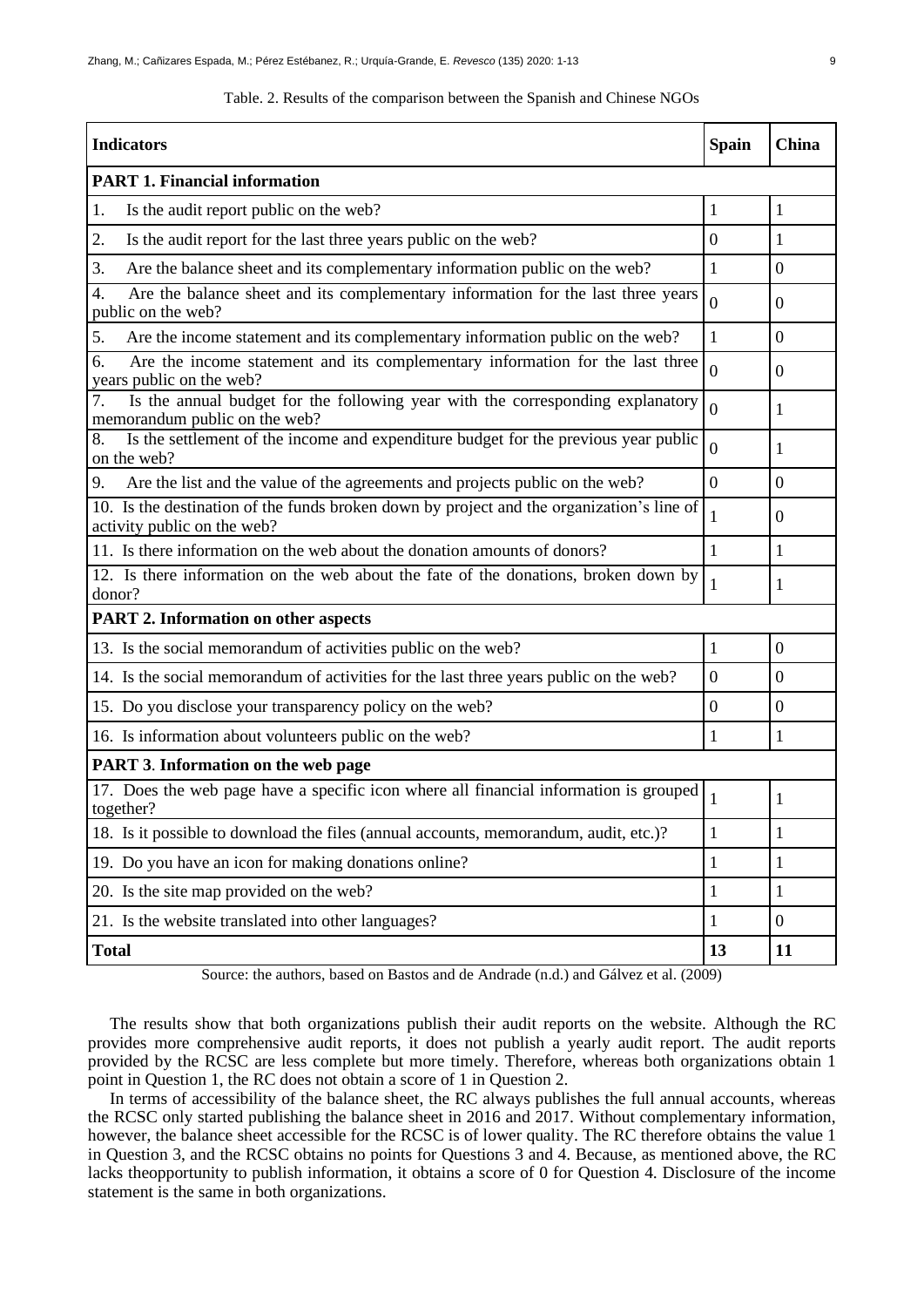Although Spanish Red Cross publishes budget information, it publishes the budgets of activities and projects. It does not publish either the budget for income and expenses in the following year or the liquidation of budgets for the following year. In addition, due to the lack of opportunity, it does not publish any financial information. The RCSC does publish income and expenditure budgets annually, even though disclosure of this information is voluntary. Furthermore, nothing is found about the list and the value of the agreements and projects for either organization.

If we compare the funds disaggregated by project and line of activity, the RC does well in its annual reports. We find nothing on the RCSC website, however. Both organizations disclose information about the amounts and destination of donations on their respective web pages. Although the RC website has general information on amounts and uses of donations, the RCSC website provides general information on amounts and uses of donations, and permits donors to check the flow of donations over 100,000 yuan.

As to level of transparency of information on other issues, the RC publishes annual reports presenting the situation of activities, with amounts, participants, geographical areas, etc. The RCSC website, in contrast, introduces its main activities with a description of each activity but provides no more detailed description. It also presents recruitment announcements for some projects. Neither organization divulges anything about its transparency policy. Both publish information on their volunteers. The RC thus obtains a total score of 2 for level of transparency related to information on other issues, and the RCSC a score of 1. The web pages of both organizations have icons to group all financial information together, download the files and make donations online. The RC's website map shows the Google map, whereas the RCSC posts its address. Another difference is that the RCSC website does not provide the language translation function, while the RC has translation into Catalan, Basque and Galician. The RC thus obtains a 5, and the RCSC a 4 in level of transparency related to information on the website.

In sum, both organizations obtain the same rating in Section 1. The RC has the most complete audit reports but lacks the opportunity to publish information. It does not publish income and expense budgets, but this information is not part of the mandatory disclosure. Although the RCSC does not publish this information in the audit reports, it has the best opportunity and publishes annual income and expense budgets. In Section 2, the RC and the RSCS differ in the social memorandum of activities; the RCSC does not publish this document on its website. In Section 3, the RCSC lacks translation into other languages on its website. The RC obtains a total of 13 points and the RCSC a total of 11 in the questionnaire assessing transparency level. At first glance, the RCSC loses points on voluntary disclosure of information (social memorandum of activities and language translation), but it does actually not disclose the mandatory information correctly. Due to regulatory deficiencies concerning disclosure of information, the RCSC did not publish a balance sheet, income statement or exploratory notes for many of the years studied. The RC must pay more attention to degree of opportunity when publishing information.

#### **5. Final considerations**

Although it has been more than twenty years since the concept of accounting transparency was proposed, the concept remains broad, and it is difficult to reach an agreement on the definition. Accounting transparency can include many things, such as quality of information, disclosure of information, voluntary disclosure, etc. Due to the fuzzy definition, no standard method exists for evaluating the concept, yet accounting transparency is ever more complex in the field of NGOs.

Accounting transparency in NGOs is both mandatory and voluntary. Conceptual analysis has verified that accounting transparency is closely related to trust and financing. Localized research addresses many aspects of this relationship, such as its importance, factors that influence it, legislation, supervision, how information is disseminated, method of assessing transparency, etc. The development of technology, and of Internet as a tool for disseminating information, supports the accounting transparency of NGOs. It becomes possible to assess transparency through online information and thus to disseminate scandals quickly and widely. Laws play a fundamental role in the accounting transparency of the NGOs. Although no specific law regulates accounting transparency of NGOs, some laws regulate aspects of transparency in general. Where no specific law regulates accounting transparency of NGOs, NGOs must engage in voluntary disclosure of information. Both the RC and the RSCS choose this option.

Based on the comparative analysis, we can now answer this paper's first research question, whether the disclosure of information in both countries is composed of the compulsory and voluntary information published by both NGOs on their web pages. If we take the results obtained as a reference, the RC is more transparent in disclosing information. The RSCS still has comparatively many defects in developing its accounting transparency because Chinese regulations do not indicate the specific information that should be disclosed. Therefore, although the RCSC seems to comply with the regulations, it actually takes advantage of the regulatory gaps. The most significant defect in transparency for the RC is in budgets, since these do not appear broken down on their web page, even though this disclosure is mandatory for such organizations.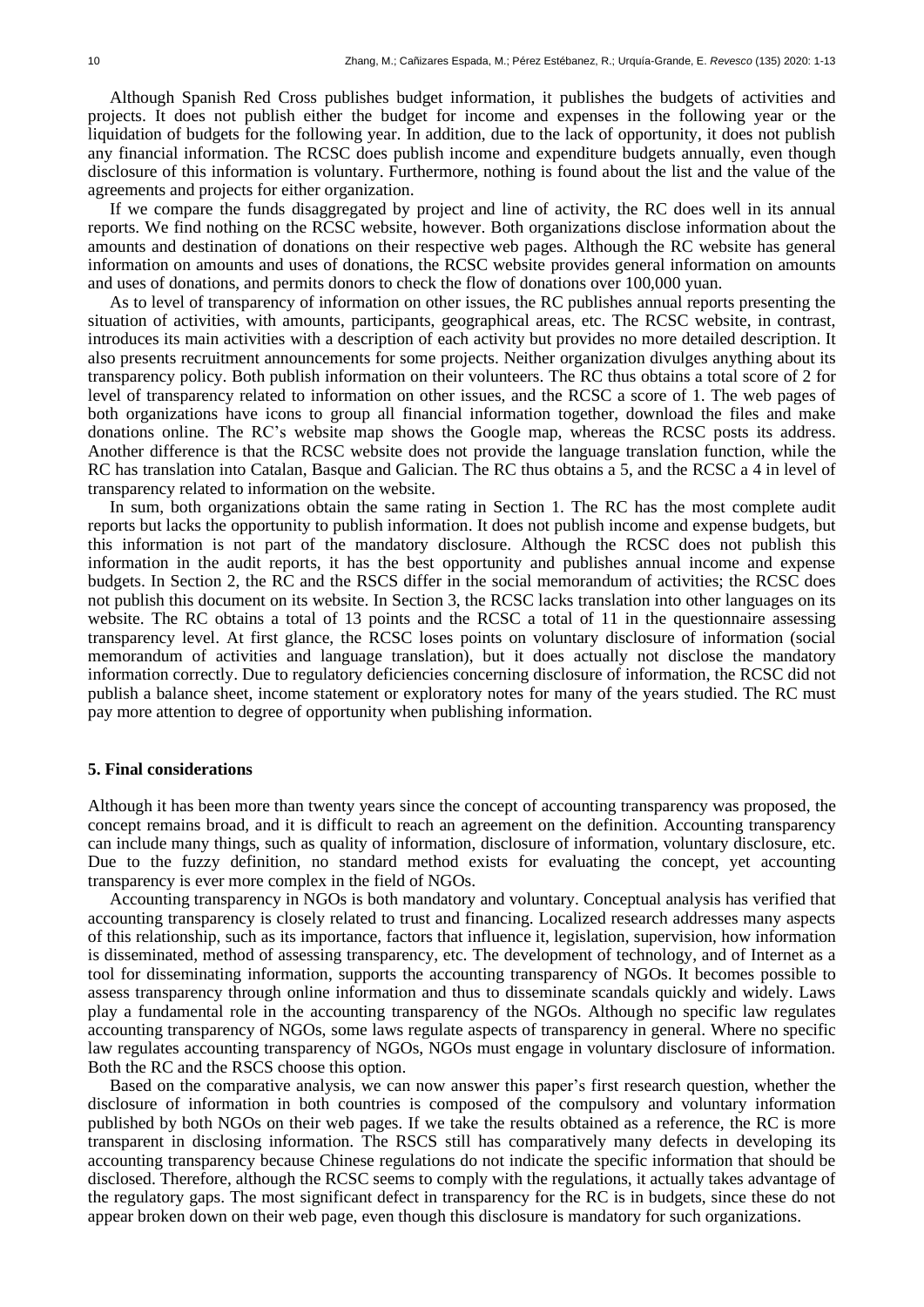The second research question posed in our comparative case study of China and Spain seeks to determine differences in the information published by the Red Cross on its website in the two countries. Our analysis has located some differences. We obtain only a 2-point difference out of 21 between the countries (Spain 13, China 11). Although the two countries have very similar scores, analysis of the results shows some differences. For example, in the financial reporting section, Spain gives information on the balance sheet, income statement and destination of the funds broken down by project of the organization, while China does not provide this information. China reports on the audit report for the last three years, annual budget for the following year with the corresponding explanatory memorandum, and settlement of the income and expenditure budget for the previous year, while Spain does not publish this information. The only other difference is that Spain reports on the social memorandum of activities and China does not.

This analysis of the transparency situation of the same NGO in two countries and the study conclusions lead us to propose a series of suggestions to enable these NGOs to improve their level of transparency and quality of information in the near future. Firstly, they should clarify the information disclosed in the regulations. Since the Charity Law of the People's Republic of China and the Law of the People's Republic of China on the Red Cross Society do not clearly define the information that the NGO should disclose, the RCSC audit report does not provide full information and takes advantage of the gaps in regulations. The transparency law in Spain, in contrast, provides a good basis for accounting transparency of the RC, generating more-transparent information. The information disclosure required in the regulations must thus be clarified and specified concretely and in detail. Secondly, a mechanism for consulting donations should be established. A platform that consults the flow of donations can encourage public trust. The platform must also lower the restriction on the amount of donations, for example, below "100,000 yuan". It does not have to eliminate this restriction, however. Having the right restriction can facilitate management of donations and eliminate the sense of unfairness to the public. Finally, it should improve information disclosure as established by the Basel Committee on Banking Supervision in the document "Improving Banking Transparency", because having the opportunity to disseminate information is important to transparency.

Although this study's comparative analysis takes the RCSC and the RC as its example, it has limitations. It does not discuss the specific items and their data in the audit reports. Further, this study's exploration of accounting transparency does not analyse whether accounting manipulation occurs. In addition, the study analyses only one NGO, the Red Cross. It therefore cannot generalize the conclusions obtained here to other organizations. These problems must be solved in future research.

#### **6. References**

- Ahmed, Z., & Hopper, T. (2014) Politics, development and NGO accountability*. Performance Management in Nonprofit Organizations: Global Perspectives*. London: Routledge, pp. 17-42.
- Bastos, R. V. G., & de Andrade, C. S. (n.d.) *Contabilidad del tercer sector: Un estudio empírico de la transparencia de las entidades sin fines de lucro de Brasil*.
- Berkowitz, H., Bucheli, M., & Dumez, H. (2017) Collectively designing CSR through meta-organizations: A case study of the oil and gas industry. *Journal of Business Ethics*, Vol. 143, No. 4, pp. 753-769.
- Blanc, R., Islam, M. A., Patten, D. M., & Branco, M. C. (2017) Corporate anti-corruption disclosure: An examination of the impact of media exposure and country-level press freedom. *Accounting, Auditing and Accountability Journal*, Vol. 30, No. 8, pp. 1746-1770.
- Bonsón-Ponte, E., Escobar-Rodríguez, T., & Flores-Munoz, F. (2006) Online transparency of the banking sector. *Online Information Review*, Vol. 30, No. 6, pp. 714-730.
- Burchell, J., & Cook, J. (2013) Sleeping with the enemy? Strategic transformations in business–NGO relationships through stakeholder dialogue. *Journal of Business Ethics*, Vol. 113, No. 3, pp. 505-518.
- Burger, R., & Owens, T. (2010) Promoting transparency in the NGO sector: Examining the availability and reliability of self-reported data. *World Development*, Vol. 38, No. 9, pp. 1263-1277.
- Bushman, R. M., Piotroski, J. D., & Smith, A. J. (2004) What determines corporate transparency? *Journal of Accounting Research*, Vol. 42, No. 2, pp. 207-252.
- Butler, I. J. (2008) Non-governmental organisation participation in the EU law-making process: The example of social non‐governmental organisations at the Commission, Parliament and Council. *European Law Journal*, Vol. 14, No. 5, pp. 558-582.
- Caba Pérez, M.C., Gálvez Rodríguez, M. M., & López Godoy, M. (2011a) Una oportunidad de mayor legitimidad de las ONG a través de la transparencia on-line: Experiencia de las ONG españolas y mexicanas. *Contaduría y Administración*, No. 234, pp. 55-77.
- Caba Pérez, M.C., Gálvez Rodríguez, M. M., & López Godoy, M. (2011b) La transparencia de las ONG: rendición de cuentas obligatoria versus voluntaria a través de la Web. *Contaduría Universidad de Antioquia*, No. 54, pp. 117- 143.
- Camilleri, M. A. (2015) Valuing stakeholder engagement and sustainability reporting. *Corporate Reputation Review*, Vol. 18, No. 3, pp. 210-222.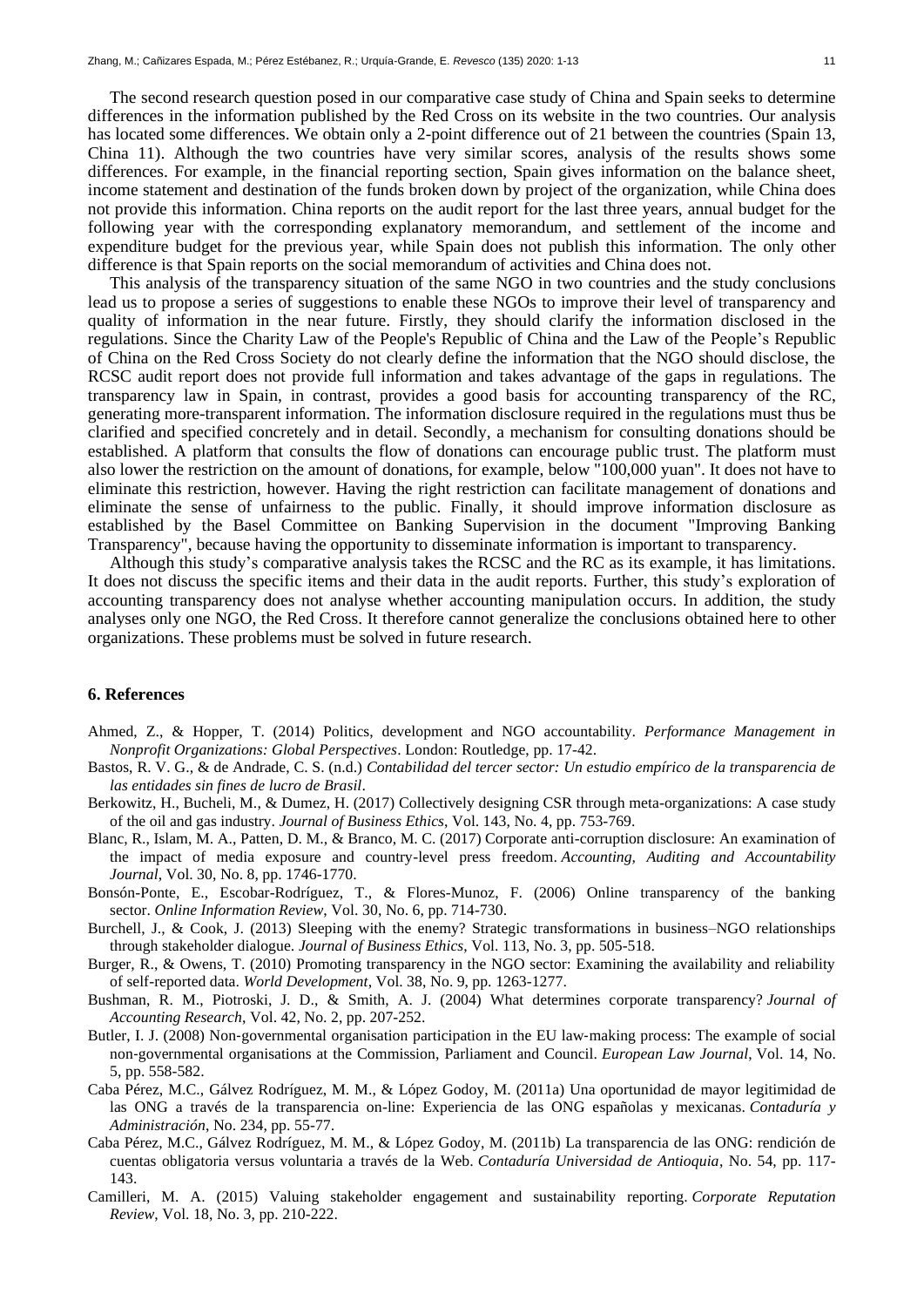- Chan-Lee, J. H., & Ahn, S. (2001) Informational quality of financial systems and economic development: an indicators approach for East Asia. *Asian Development Bank Institute Working Paper*, No. 20.
- Charity Law of the People's Republic of China (2016).
- Deighton‐Smith, R. (2004) Regulatory transparency in OECD countries: Overview, trends and challenges. *Australian Journal of Public Administration*, Vol. 63, No. 1, pp. 66-73.
- Del Castillo, A. (2003) Medición de la corrupción: Un indicador de la rendición de cuentas. Auditoria Superior de la República.
- Delimatsis, P. (2014) Transparency in the WTO's Decision-Making. *Leiden Journal of International Law*, Vol. 27, No. 3, pp. 701-726.
- Ebrahim, A. (2003) Making sense of accountability: Conceptual perspectives for northern and southern nonprofits. *Nonprofit Management & Leadership,* Vol. 14, No. 2, pp. 191-212.
- Ebrahim, A. (2003) Accountability in practice mechanisms for NGOs. *World Development*, Vol. 31, No. 5, pp. 813- 829.
- Ebrahim, A. S. (2010) The many faces of nonprofit accountability. In D. 0. Renz & R. D. Herman (Eds.), *The Jossey-Bass Handbook of Nonprofit Management and Leadership*, pp.101-124. San Francisco, CA: John Wiley.
- Edwards, M., & Hulme, D. (1995) Introduction and overview. In M. Edwards, & D. Hulme (Eds.), *NGO Performance and Accountability*. London: Earthscan (Chapter 1).
- Edwards, M., & Hulme, D. (1996) Too close for comfort? The impact of official aid on NGOs. *World Development*, Vol. 24, No. 6, pp. 961-973.
- Frumkin, P. (2002) *On Being Nonprofit: A Conceptual and Policy Primer*, Harvard University Press.
- Gálvez Rodríguez, M. M., Caba Pérez, M.C., & López Godoy, M. (2009) La transparencia on-line de las ONG españolas. *Revista Española del Tercer Sector*, N. 13, pp. 63-88.
- Gálvez Rodríguez, M. M., Caba Pérez, M.C., & López Godoy, M. (2012) Determining factors in online transparency of NGOs: A Spanish case study. VOLUNTAS: *International Journal of Voluntary and Nonprofit Organizations*, Vol. 23, No. 3, pp .661-683.
- Gebel, A. C. (2012) Human nature and morality in the anti-corruption discourse of transparency international. *Public Administration and Development*, Vol. 32, No. 1, pp. 109-128.
- Grabulosa, J. L. (2007) El debate sobre la transparencia y la rendición de cuentas [on line]. 25 de octubre de 2007 [consulted: 25 June 2009]. Available at: [http://www.lasociedadcivil.org/wp](http://www.lasociedadcivil.org/wp-content/uploads/2014/11/200710_debate_resumentransparencia.pdf)[content/uploads/2014/11/200710\\_debate\\_resumentransparencia.pdf.](http://www.lasociedadcivil.org/wp-content/uploads/2014/11/200710_debate_resumentransparencia.pdf)
- Gugerty, M. K., & Prakash, A. (Eds.). (2010) *Voluntary Regulation of NGOs and Nonprofits: An Accountability Club Framework*. Cambridge University Press.
- Hooper, K., R. Sinclair, & D. Hui (2008) Financial reporting by New Zealand charities: Finding a way forward. *Managerial Auditing Journal*, Vol. 23, No. 1, pp. 68-83.
- Jayasinghe, S. (2011) Erosion of trust in humanitarian agencies: What strategies might help? *Global Health Action*, Vol. 4, No. 1, p. 8973.
- Jedrzejka, D. (2017) *Towards greater transparency – development of corporate disclosures: Evidence from Polish stock market*. 26th International Scientific Conference on Economic and Social Development - Building Resilient Society Ubicación: Zagreb, CROATIA.
- Keating, V. C., & Thrandardottir, E. (2017) NGOs, trust, and the accountability agenda. *The British Journal of Politics and International Relations*, Vol. 19, No. 1, pp. 134-151.
- Kim, J. (2005) Accounting transparency of Korean firms: Measurement and determinant analysis. *Journal of American Academy of Business*, No. 3, pp. 222-229.
- Ko, C., & Yu, E. (2007) *Policy entrepreneur in global governance: The rise and advocacy of Transparency International*. 3rd International Conference on Public Administration. Univ Elect Sci and Technol, Sch Polit Sci and Public Adm, Chengdu, People's Republic of China.
- Kolk, A., & Lenfant, F. (2013) Multinationals, CSR and partnerships in Central African conflict countries. *Corporate Social Responsibility and Environmental Management*, Vol. 20, No. 1, pp. 43-54.
- Lage, J. C. (2014) *La transparencia en la emisión de información de las entidades sin fines de lucro: Hacia un modelo de indicadores* (Doctoral dissertation, Universidad del País Vasco-Euskal Herriko Unibertsitatea).
- Lauwo, S. G., Otusanya, O. J., & Bakre, O. (2016) Corporate social responsibility reporting in the mining sector of Tanzania: (Lack of) government regulatory controls and NGO activism. *Accounting, Auditing and Accountability Journal*, Vol. 29, No. 6, pp. 1038-1074.
- Law 19/2013, de 9 de diciembre, de transparencia, acceso a la información pública y buen gobierno. Resolución del ICAC de 26/3/2013 que aprueba el Plan General Contable para las entidades sin fines lucrativos.
- Law of the People's Republic of China on the Red Cross Society.
- Levitt, S. D. (1994) An empirical test of competing explanations for the midterm gap in the U.S. House, *Economics and Politics*, No. 6, pp. 25-37.
- Liket, K., & Maas, K. (2015). Nonprofit organizational effectiveness: Analysis of best practices. *Nonprofit and Voluntary Sector Quarterly*, vol. 44, no. 2, pp. 268-296.
- Lister, L. (2003) NGO legitimacy: Technical issue or social construct? *Critique of Anthropology*, Vol. 23, No. 2, pp. 175-192.